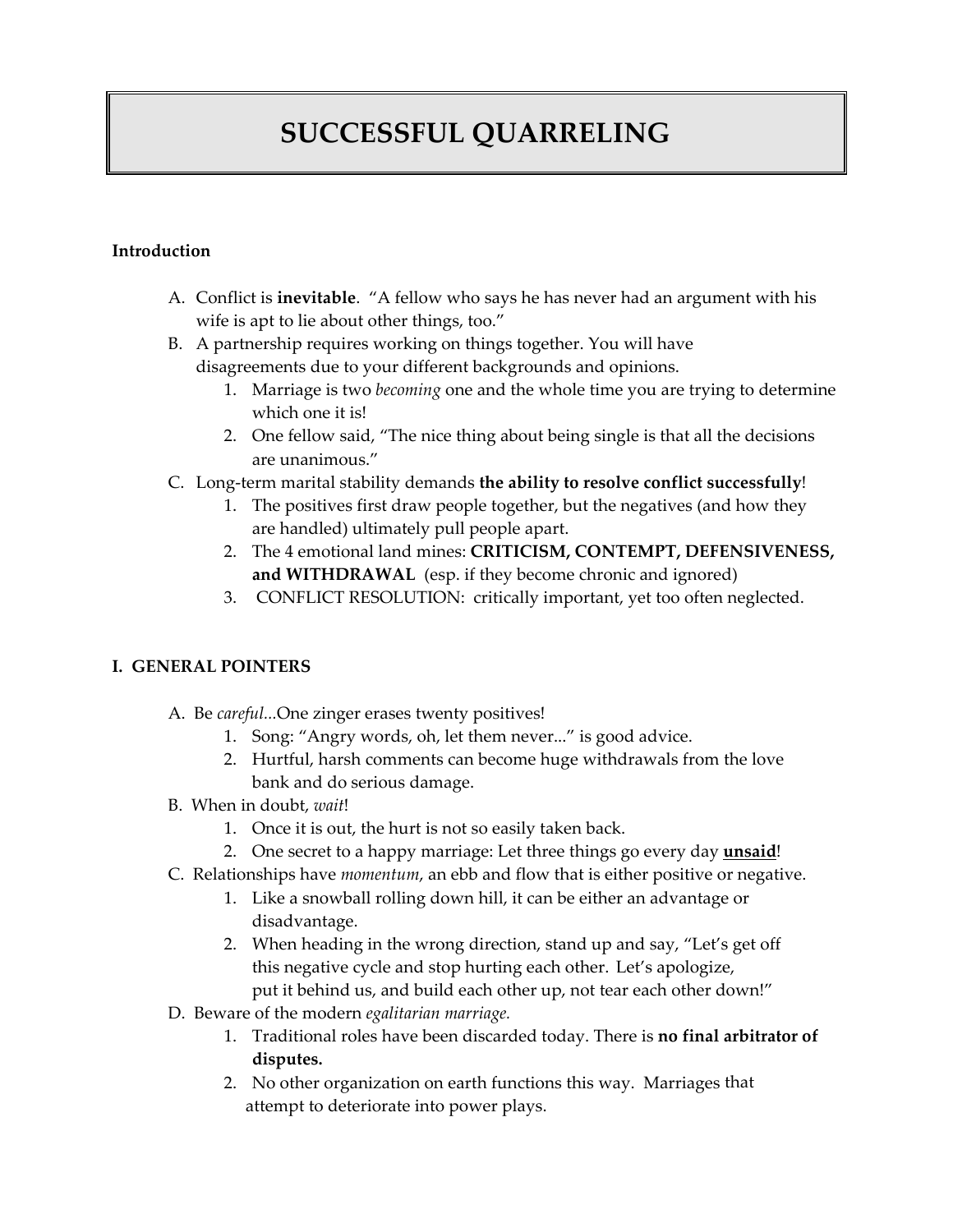3. Blurred **roles** and **rules** put untold strain on American marriages.

## **II. WHAT DO MOST COUPLES ARGUE ABOUT?**

- A. **5 traditional areas** of conflict since studies began:
	- 1. Sex
	- 2. Children (whether/when to have and how to raise)
	- 3. Money
	- 4. In-laws ("Who's more important, your parents or me?")
	- 5. Tremendous Trifles ‐‐ inconsequential things that drive
		- people to the brink of mayhem, screaming meemies, or divorce!
			- a. Trifles are something small, yet may cause tremendous conflict.
			- b. They are usually things one never thought about before marriage.
			- c. Examples: Dog-earring pages of a book, leaving hairs in the sink, squeezing the toothpaste "wrong", eating styles, sleeping habits, etc.
				- 1. On his 25<sup>th</sup> wedding anniversary, one man calculated he had kicked the sheets loose about 7,500 times, taking him at least a minute each night.
				- 2. Therefore, he claimed to have wasted 125 hours of his life since he had gotten married fighting with his wife over the sheets!
			- d. If the relationship is troubled already, these can become the focus. But if it's solid, they are not destructive, just irritating.

## B. **New top issues!**

- 1. Who does the domestic chores? (Women are often resentful if they must work full-time, then pull a double-shift at home, too.)
- 2. How do we spend our precious and limited leisure time?

## **III. HAPPY vs. UNHAPPY COUPLES**

- A. Ironically, both argue about the *same things*. The difference is not in how many arguments or how often, but in *how* the parties argue.
	- 1. Happy couples argue as if the issue is *external to the relationship.*
	- 2. Unhappy couples **get personal** and "hit below the belt" attacking the *person* rather than the *problem*.
		- a. Applying the "Seven Rules for Fighting Fairly" is important.
		- b. Following them will prevent harming the relationship as disagreements are worked out.
- B. Mudd and Hay, two social scientists, found that even after a conflict or tremendous trifle was fixed, it did not solve the problem..
	- 1. The real problem was the *relationship itself.* Other surface issues were just symptoms.
	- 2. **Serious relationship problems** were revealed.
		- a. Feeling lonely and unloved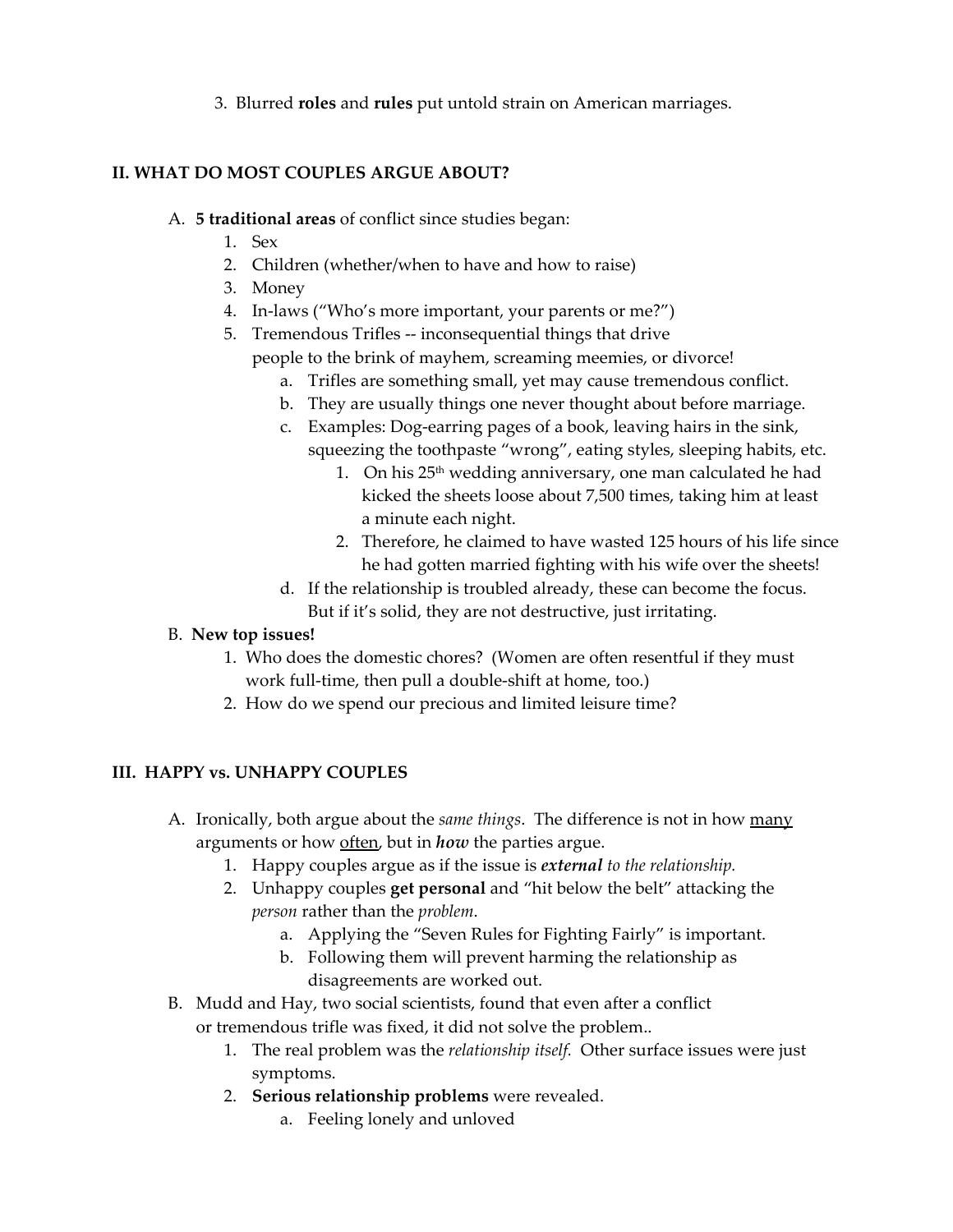- b. Feeling misunderstood
- c. Losing perspective
- d. Feeling rejected and unworthy
- 3. Time was wasted focusing on peripheral issues instead of on the *relationship.*
- C. Happy couples are very careful to not even think, much less express, the **fatal thought**: "This means **you don't love me** anymore, so maybe we ought to **divorce."**

# **IV. WHAT ACTUALLY HAPPENS DURING CONFLICT?**

# A. **THREE STAGES of MARITAL INTIMACY** (Willard Harley: His Needs, Her Needs)

- 1. **Stage one**: You become INTIMATE and feel close, so you tell each other  *everything.*
- 2. **Stage two**: You begin to have disagreements which is not bad as long as you can *resolve the conflict and restore intimacy*. Couples go from stage one to stage two all the time. The key: always return to stage one. (Paul admonishes, "Let not the sun go down upon your wrath." Eph 4:26)
- 3. **Stage three**: You remain in conflict and cannot resolve it. You soon feel frustrated and misunderstood, so begin to hurt each other and the relationship. Emotional turmoil becomes the norm. Eventually one or both give up, erect deadly walls of defense, and enter into **withdrawal**.
- B. **The withdrawal decision...is a very serious one**. It means you have given up. You *emotionally disconnect* yourself in order to cope.
	- 1. You become emotionally and spiritually divorced from each other. You wake up one day and decide you "do not love him/her anymore." The woman especially dreads physical contact because she cannot give of herself in this state.
	- 2. The wall now keeps out the good and bad. Even thoughtful, positive things are meaningless and no longer "deposits in your love bank" until you feel SAFE enough to let the wall down.
	- 3. **Warning**: WHEN THE OPEN SHARING OF FEELINGS STOPS, PASSION DIES!
	- 4. When you have romantic love, you think you can never lose it; and when you lose it, you think you can never get it back. Both are untrue.
		- a. Romantic love *can be regained* if the parties understand what has happened. **Learning how to resolve conflict** will let both of you feel **SAFE** enough to share feelings so the walls can come down.
		- b. Trust is re‐established. Over time, the old feelings of **intimacy and romance return!!**